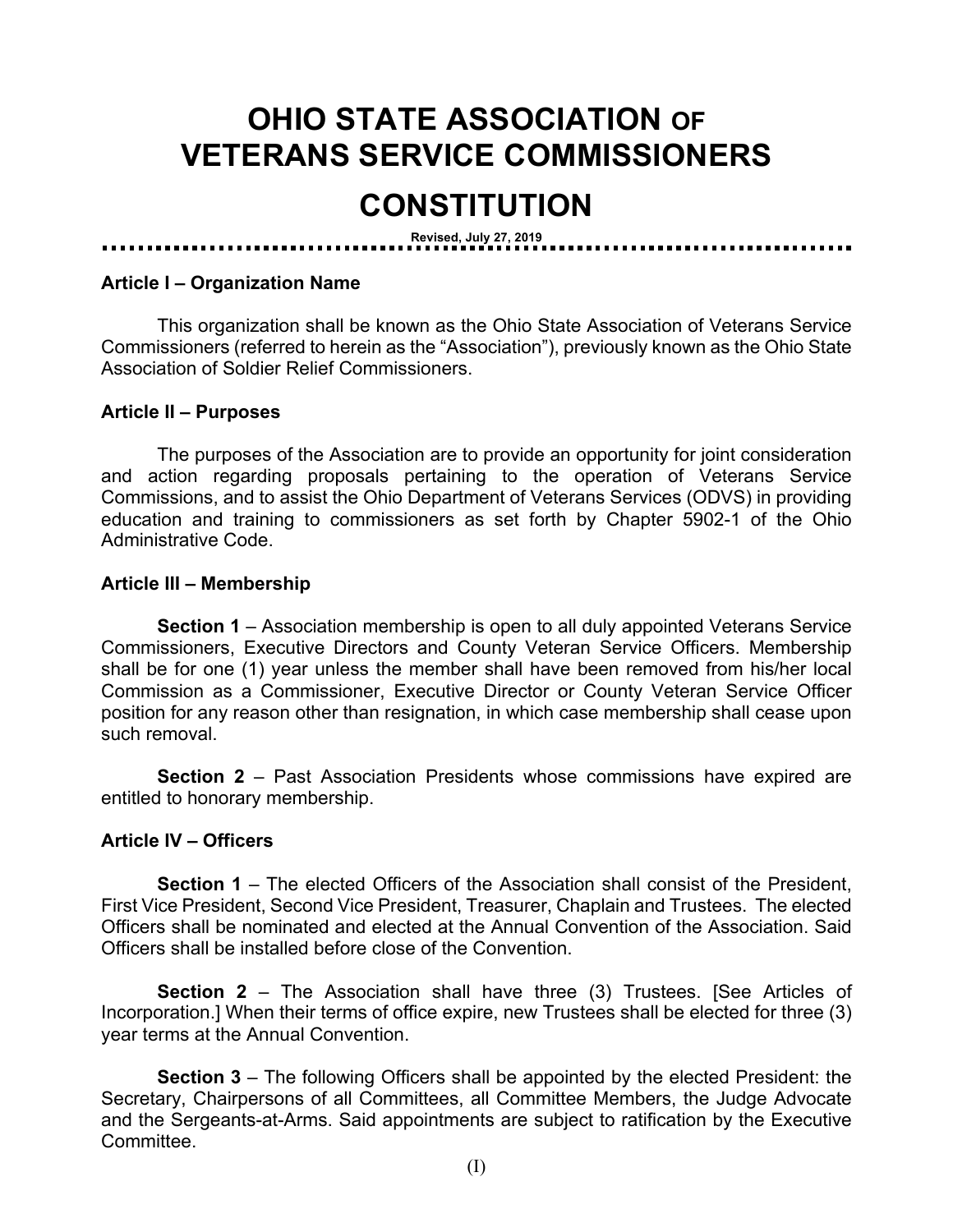**Section 4** – Only those Members whose dues have been paid for the current year shall be eligible to hold elected or appointed Offices of the Association.

#### **Article V – Amendments**

**Section 1** – The Constitution may be amended by two-thirds (2/3) vote of the Members present, where there is a quorum present. The Constitution may be amended only at the Annual Convention.

**Section 2** – Amendments to this Constitution shall be proposed in writing and submitted to the Secretary, with a copy sent to the Chair of the Constitution and By-Laws Committee, at least thirty (30) calendar days prior to the Association's Annual Convention.

### **[ - END OF CONSTITUTION - ]**

#### **Amendments to Constitution:**

July 27, 2019: Article IV, Section 3: Added Executive Committee ratification of President's appointments.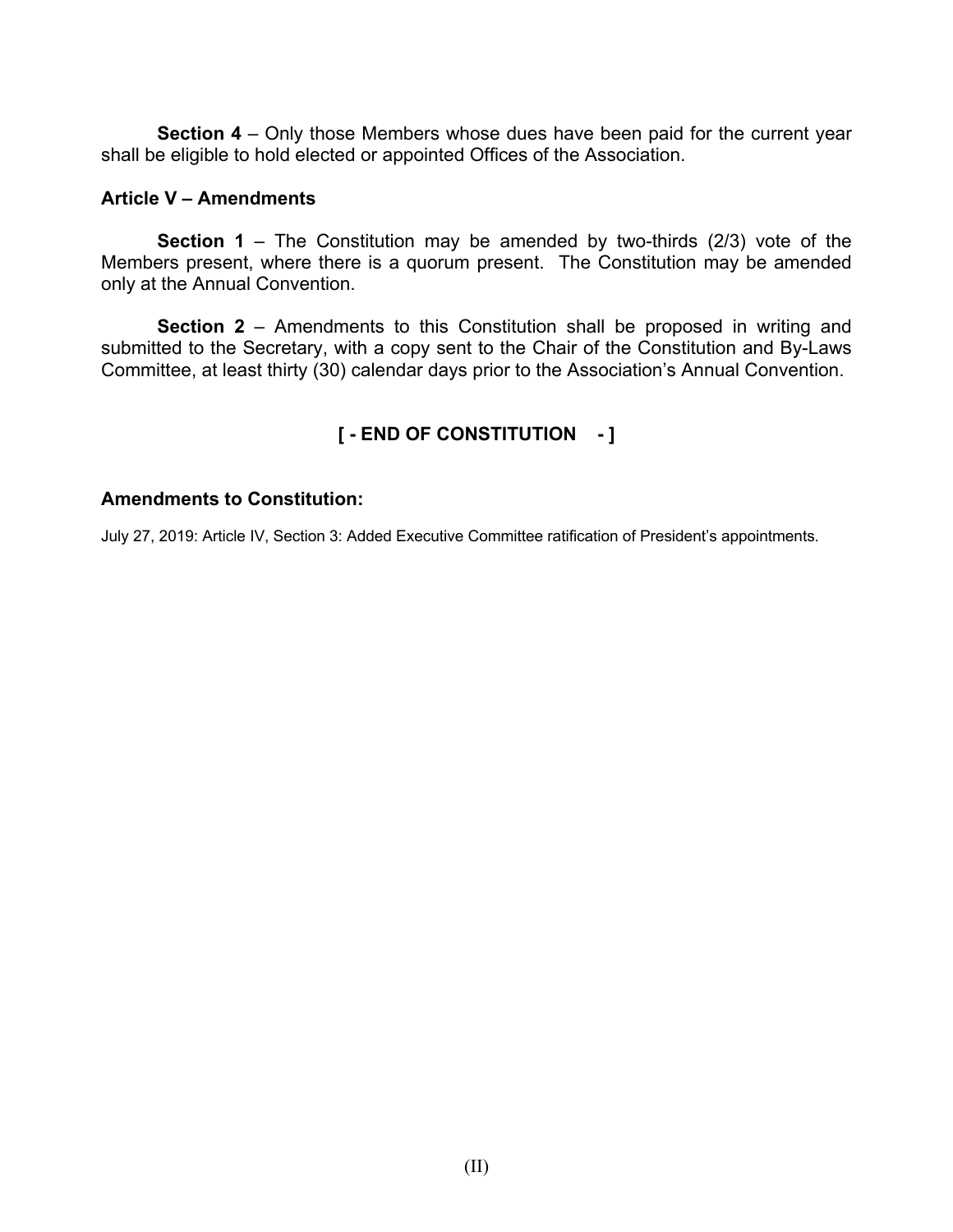## **OHIO STATE ASSOCIATION OF VETERANS SERVICE COMMISSIONERS**

### **BYLAWS**

**Revised, March 30, 2019**

#### **Articles 1 – Elected Officers & Duties**

The elected Officers of the Association shall consist of the President, First Vice President, Second Vice President, Treasurer, Chaplain and Trustees. [Constitution, Article IV, Section 1]

**Section a - The President -** The President shall preside at all regular and special meetings of the Association, and shall perform such other duties as are usual or incidental to the office. He/She shall preside over the Executive Committee and be an ex-officio member of all Committees, except the Nominating Committee. He/She shall preside over Association meetings and enforce the Constitution and By-Laws of the Association. He/She shall also sign checks in conjunction with the Treasurer. It shall be his/her duty to interpret and enforce the Constitution & By-Laws, with the assistance of the Judge Advocate. Interpretation shall be subject to ratification by the Executive Committee. He/She shall give bond in a sum to be set annually by the Executive Committee. The Association shall pay the cost of this bond. The President's term of Office shall be for one (1) year, beginning at the close of the Annual Convention and ending at the close of the following Annual Convention, at which time he/she is entitled to a stipend in an amount determined by the Executive Committee, not to exceed One Thousand Dollars.

**Section b – Vice Presidents -** The First Vice President shall assist the President. The Vice Presidents shall perform such duties as are assigned by the President, and such other duties as are usual or incidental to the offices. Their term of office shall be for one (1) year period beginning the close of the Annual Convention and ending at the close of the following Annual Convention.

**Section c – Secretary -** The Secretary shall be the custodian of the Association's records, other than financial and such correspondence as may be directed by the Executive Committee and the President, and shall keep accurate minutes of meetings of the Association and of the Executive Committee. To the best of his or her ability, the Secretary shall maintain electronic messaging capability with all County Veterans Service Commission offices, and shall perform such other duties as are usual or incidental to the office. Upon completion of each annual term of office, the Secretary is entitled to a stipend in an amount determined by the Executive Committee, not to exceed Seven Hundred Dollars.

**Section d – Treasurer -** The Treasurer shall be the custodian of all funds of the Association. Authorization of the expenditure of such funds, except for routine office expenses and as otherwise provided herein, must be provided in advance by the Executive Committee. The Treasurer shall report on Association finances at all regular meetings of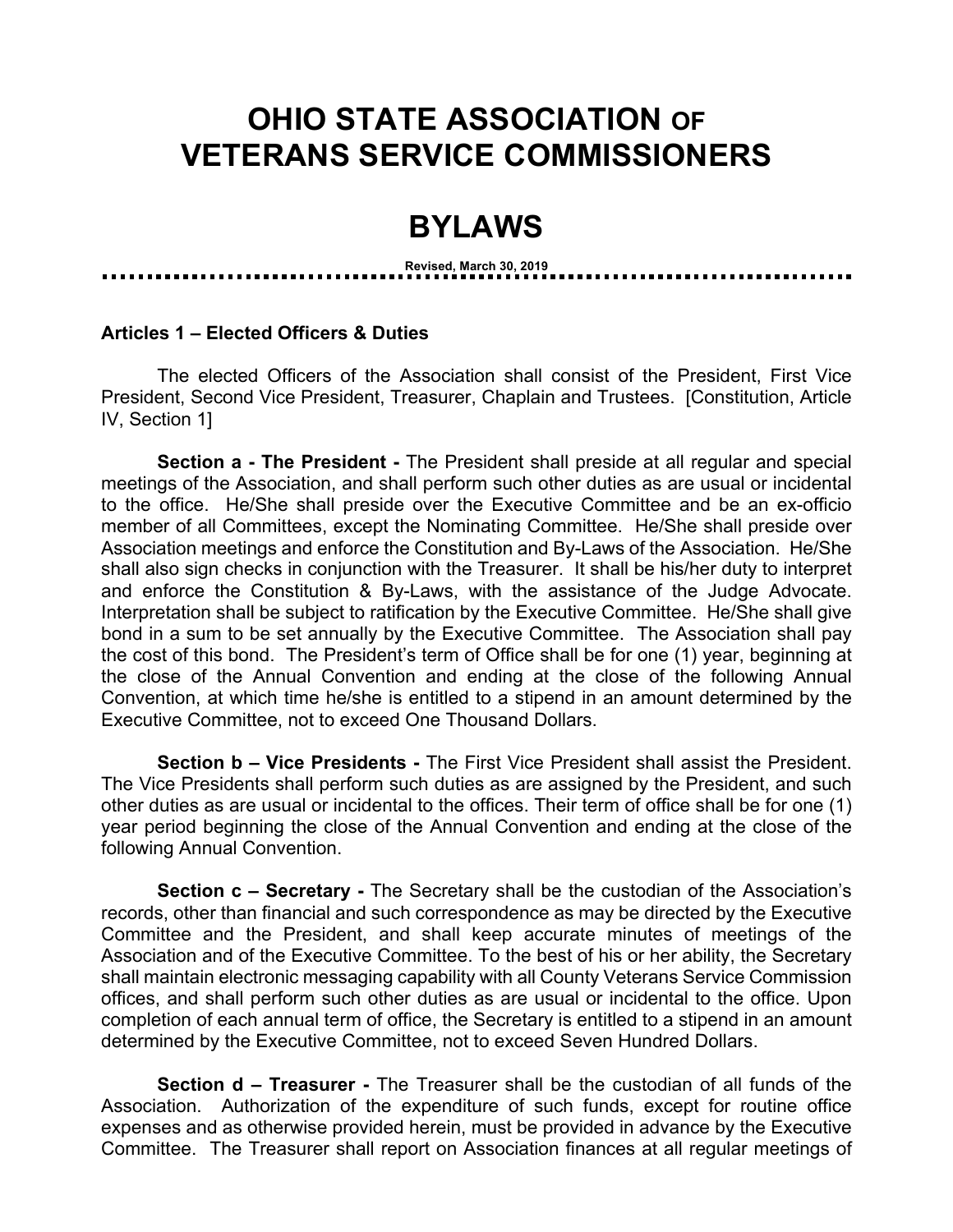the Association and whenever called upon by the Executive Committee. The Treasurer shall make every effort to keep complete and accurate records of the membership, Members' addresses and dues standing. The Treasurer shall issue membership cards, receipts, and have custody of such materials, and shall perform such other duties as are usual or incidental to the office. The Treasurer shall be bonded in a sum to be set annually by the Executive Committee, with the cost of said bond being borne by the Association. Upon completion of each annual term of office, the Treasurer is entitled to a stipend in an amount determined by the Executive Committee, not to exceed Nine Hundred Dollars.

#### **Section e – Trustees**

- i) Not later than the end of the third month following the last day of each fiscal year of the Association, the Trustees shall prepare and submit a detailed Audit of accounts and property of the Association, covering the prior fiscal year books, records and accounts of the Treasurer and of any other officer, committee or member entrusted with Association property valued in excess of one thousand dollars (\$1,000.00). The annual Audit shall be in accordance with and upon such form as may be prescribed by the Executive Committee. The Trustees shall sign the Audit, to certify to the accuracy of the information contained therein, with any Trustee who is unwilling to sign the Audit required to state in writing his / her reason therefore. At the Conference or Convention following submission of each annual Audit, the Trustees shall present said Audit to the Convention, through the President.
- ii) Trustees shall not be eligible to serve on committees or as officers whose books, records and accounts are audited by the Trustees.
- iii) The Trustees shall perform such other duties as are usual or incidental to their offices, or that, from time to time, are required by law or by lawful orders of proper authorities.

#### **Article 2 – Executive Committee**

**Section a** –The Executive Committee shall be comprised of the President, First Vice President, Second Vice President, Secretary, Treasurer, Chaplain, Trustees and Judge Advocate. Members of the Executive Committee shall have a voice and a vote at such meetings. In addition, District Presidents, Committee Chairpersons and all Past Presidents, though not Executive Committee members, are encouraged to attend Executive Committee meetings, with those in attendance given the right to voice and vote at such meetings. Each member of the Executive Committee shall have one vote, regardless of the number of offices, committees or positions held by said member.

**Section b** - Regularly scheduled meetings of the Executive Committee shall be held immediately prior to and in conjunction with regularly scheduled Conferences and Conventions. Special meetings of the Executive Committee may be called by the President, or by no less than four Executive Committee members, by giving notice to all Executive Committee members at least ten (10) calendar days in advance. All persons entitled to vote at Executive Committee meetings must provide the Secretary with an email or other electronic address for meeting notices. Notice of meetings shall be effective if given through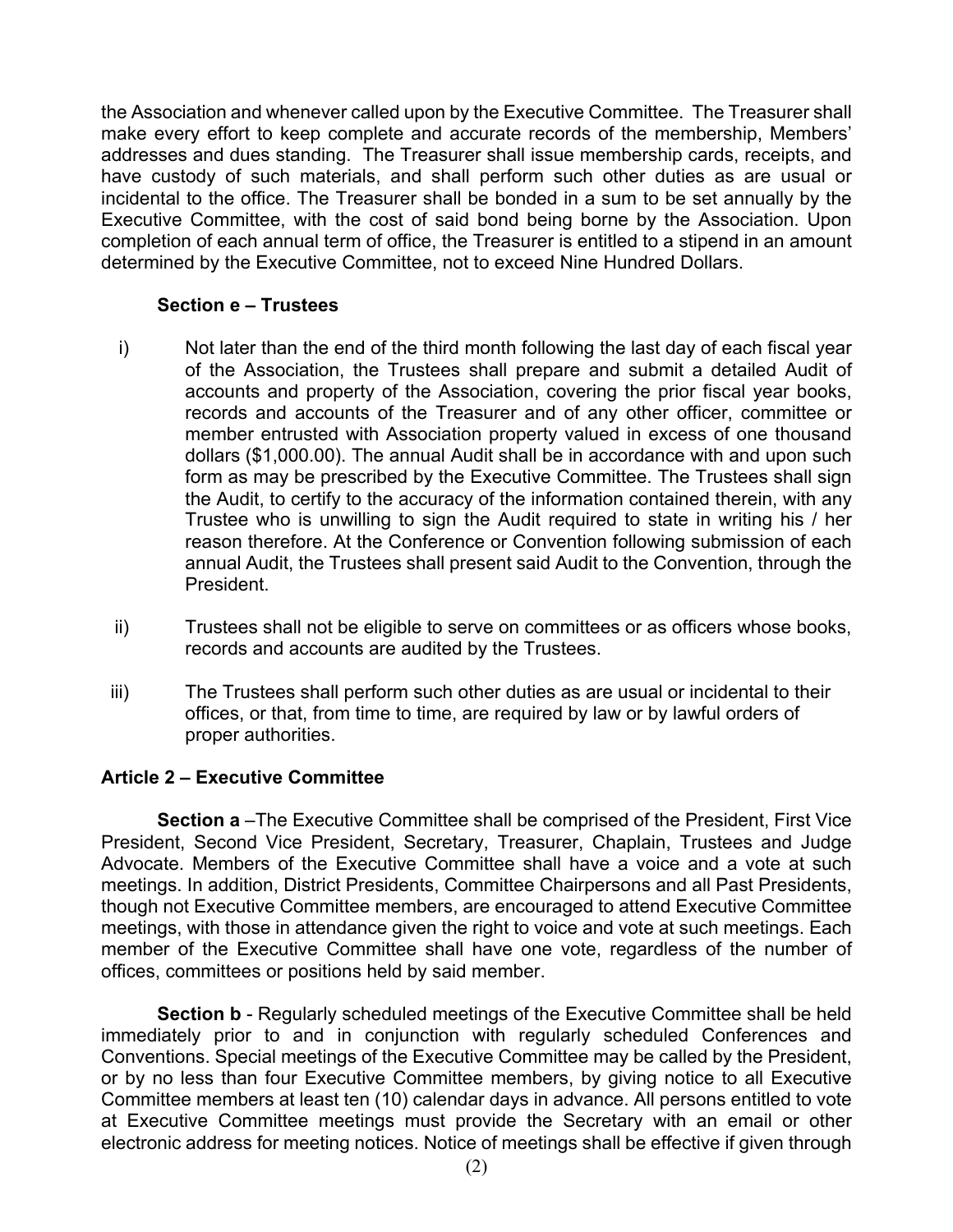such addresses. There shall not be less than one (1) meeting annually to transact such business as may come before the Executive Committee.

**Section c** – It shall be the duty of the Executive Committee to act in the best interest of the members of the Association, to make and set policy for the Association, and to lead and guide the Association in all its transactions.

**Section d** – All actions taken by the Executive Committee shall be presented to the Association's Members at the next regularly scheduled Conference or Convention. Actions taken during meetings of the Executive Committee scheduled during conferences or conventions require approval of the Association's Members at the Conference or Convention held in conjunction with said Executive Committee meeting. Actions taken during special meetings of the Executive Committee shall be in full force and effect immediately upon passage by the Executive Committee, without Members' approval, though such actions shall be subject to rescission at the next following regularly scheduled Conference or Convention. Rescission of any such action shall have no effect on acts taken or occurring prior to rescission.

#### **Article 3 – Reoccurring & Appointed Committees**

**Section a** - The President of the Association shall appoint a Legislative Chairperson or Committee and any Committees as are necessary to carry on the functions of the Association. Each Committee shall consist of a minimum one and a maximum of three (3) members (with the exception of the six-member SPI Committee), and shall file a report at each scheduled Association meeting and at the annual Convention.

**Section b** – A Finance Committee shall be appointed by the President of the Association and shall consist of the Treasurer and two (2) other Members of the Association. Finance Committee members shall not reside in the same County as the President or the Treasurer. Except for expenditures authorized by general resolution or under these Bylaws, it shall be the duty of the Finance Committee to authorize any expenditure exceeding two hundred fifty dollars (\$250.00) made by any Officer of the Association at any time when the Executive Committee or the Association is not in session.

**Section c** – The Strategic Planning Initiative (SPI) Committee shall be comprised of the current President, the First Vice President, the Second Vice President, the Legislative Chairperson, two additional members and up to three alternate members appointed by the President and confirmed by the Executive Committee and Membership. Duties include but are not limited to the following:

- i) Attendance at special meetings upon the call of the President, and at meetings with designees of the Ohio Department of Veterans Services (ODVS) and of the Ohio State Association of County Veterans Service Officers (OSACVSO) scheduled on a regular basis;
- ii) Acting on behalf of the Association by unanimous vote of all SPI Committee members and OSACVSO voting representatives in attendance at such meetings.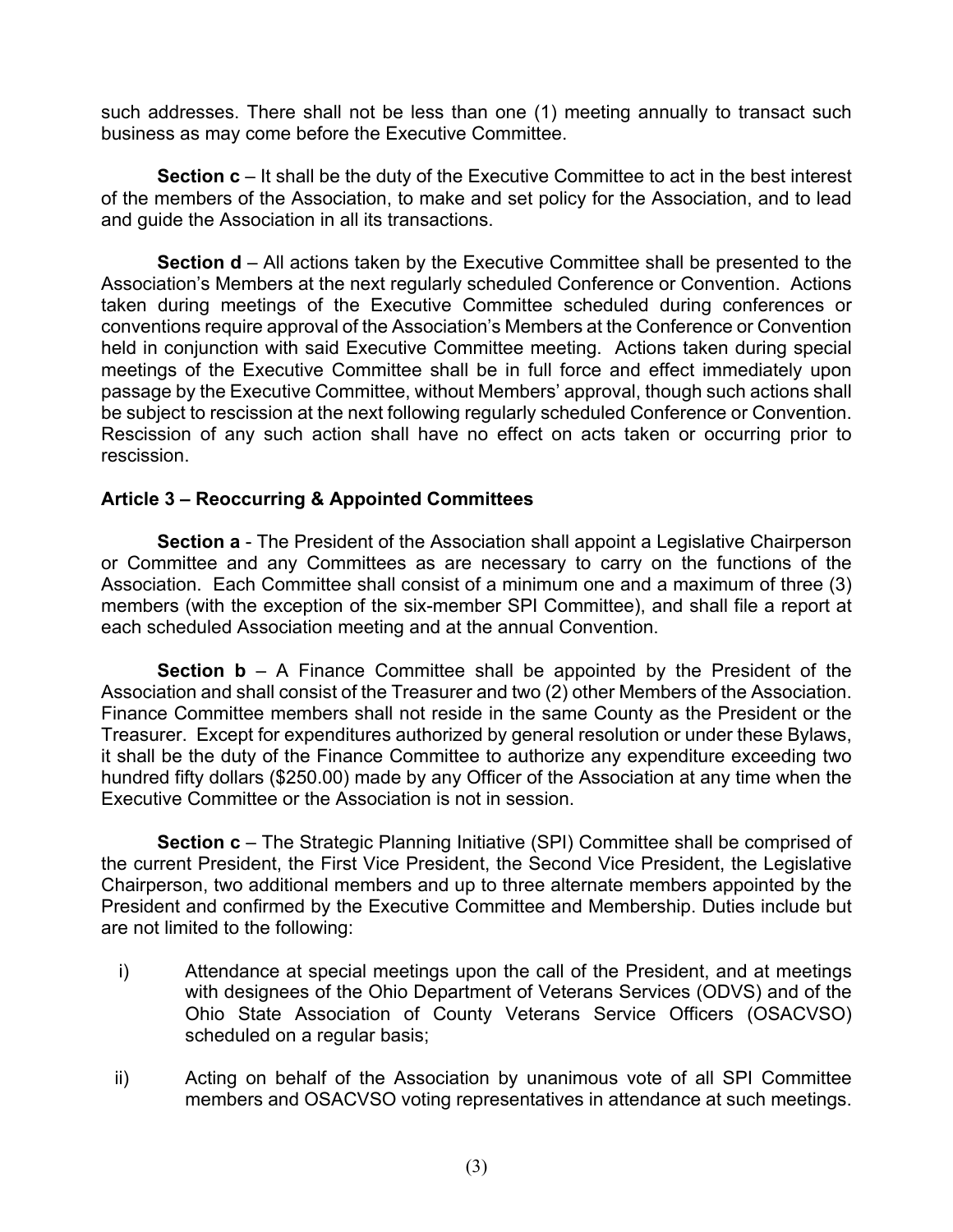iii) At Association Conferences and Conventions, advise members of topics raised and any actions taken at such meetings.

**Section d** - The Legislative Chairperson shall have a fund of five hundred dollars (\$500.00) for use towards legislative expenses, with additional funds permitted by approval of the Executive Committee. The Chairperson is required to submit bills for all expenses to the Treasurer no later than thirty (30) calendar days prior to the Annual Convention.

**Section e** – An Education Committee consisting of three (3) Members shall be appointed by the President. The President shall select the Committee Chairperson. The purpose of the Education Committee shall be to establish procedures for and to conduct timely training to fulfill the educational requirements in Title 59 of the Ohio Revised Code and Chapter 5902-1 of the Ohio Administrative Code for County Veterans Service Commissioners. The Education Committee will negotiate a comprehensive training agreement with ODVS and, if appropriate, OSACVSO, in order to help accomplish the Committee's purpose.

**Section f** – All Past Presidents, who are members of the Association and in good standing, shall be members of a Committee known as the Advisory Committee. Members of the Advisory Committee may appoint a Chair of this Committee. At the call of the Chair, the Committee may meet within forty-five (45) calendar days of any regularly scheduled meeting of the Association. The Committee may invite any Member to attend its meetings. Purpose of the Committee is to lend support and advice to the President and line officers on any and all items affecting the Association.

**Section g** – The President, First Vice President and Legislative Chairperson shall serve on the ODVS Advisory Committee. The Second Vice President shall serve as an alternate member. The President or the President's appointee shall cast the Association's vote.

#### **Article 4 – Districts**

**Section a** – The Association shall be divided into eight (8) Districts. Each District shall meet at the call of the District President, and at least one (1) meeting shall be held within ninety (90) calendar days, but not less than ten (10) calendar days, prior to the annual Convention.

**Section b** – The purpose of the Districts is to provide an opportunity for joint consideration and action regarding any problems or proposals pertaining to the operation of the Veterans Service Commissions and make recommendations to the Executive Committee.

**Section c** – The elected Officers of each District shall consist of a President and Vice President. The President may appoint a Secretary immediately after his/her election or as necessary.

**Section d** – The election of Officers will be held at the last regular meeting of the District prior to the annual Convention.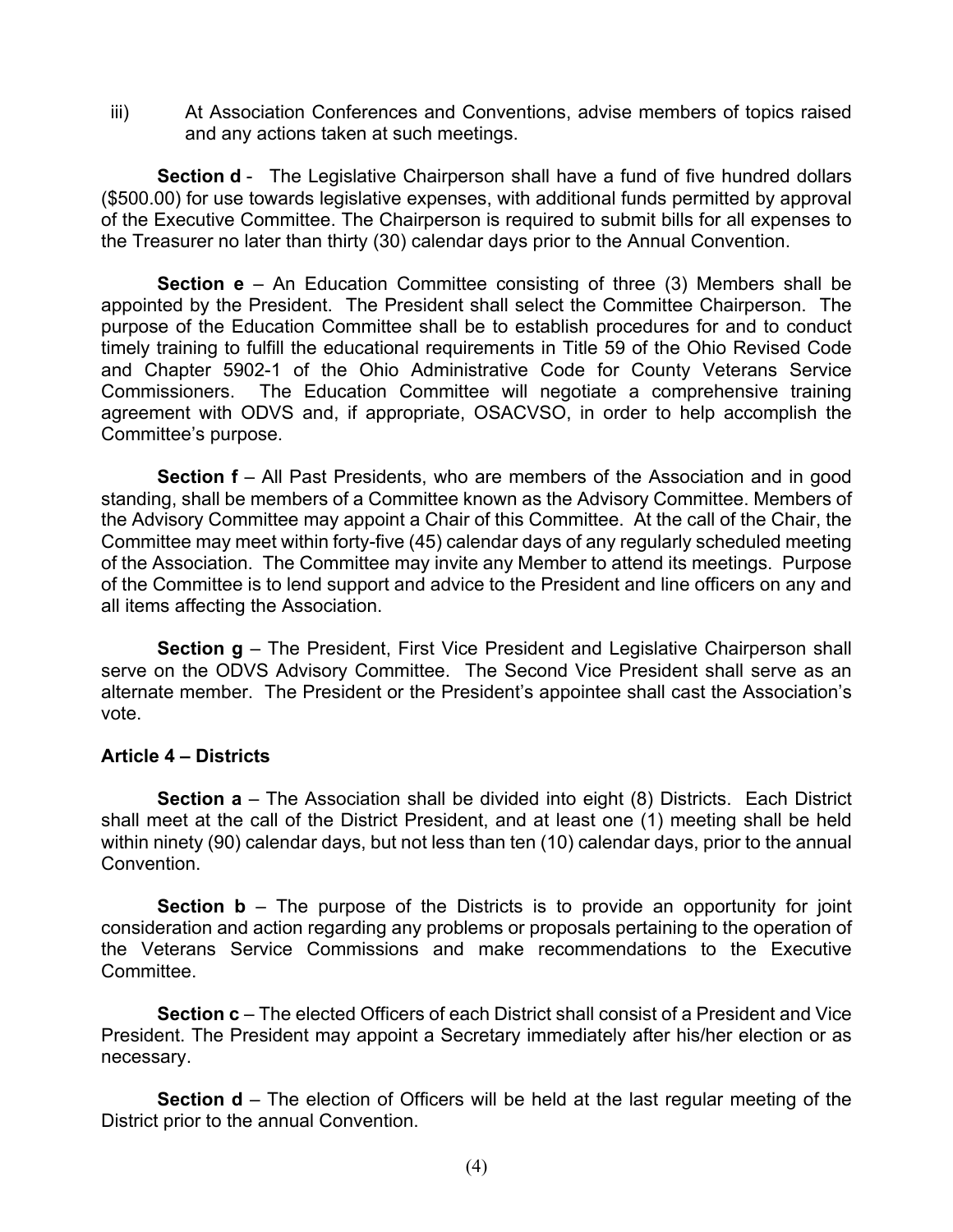**Section e** – The District President shall preside at all regular and special meetings of the District. He/She may attend meetings of the Executive Committee of the Association, and, if in attendance, shall have the right to vote. His/Her term of Office shall be for one (1) year from the close of the last regular meeting prior to the annual Convention, and end at the close of the last regular meeting prior to the annual Convention of the following year.

**Section f** – Each District Vice President shall assist the respective District President. Upon absence from duty, resignation, or death of the District President, the District Vice President shall assume the duties of the District President for the remainder of the thencurrent term of office.

**Section g** – The District Secretary shall be responsible for the minutes of the District meetings, and perform such other duties as may be necessary to the proper and effective administration of the affairs of the District. He/She shall prepare a report of all the meetings, together with such other information as may be of interest to the District. He/She will provide a copy of this report to each Veterans Service Commission in the District and a copy to the Secretary. This report will be issued after each District meeting, with the Association reimbursing the District Secretary for said mailing on request. Upon completion of his/her term of office, he/she shall forward all records and properties of the District to a successor. The term of office shall be for one (1) year from the close of the last regular meeting prior to the annual Convention and end at the close of the last regular meeting prior to the annual Convention of the following year.

**Section h** – The Districts shall be divided as follows:

- No. 1 The Counties of Defiance, Fulton, Hancock, Hardin, Henry, Lucas, Ottawa, Paulding, Putnam, Sandusky, Seneca, Van Wert, Williams, Wood and Wyandot.
- No. 2 The Counties of Ashland, Crawford, Delaware, Erie, Holmes, Huron, Knox, Lorain, Marion, Medina, Morrow, Richland, Union and Wayne.
- No. 3 The Counties of Ashtabula, Columbiana, Cuyahoga, Geauga, Lake, Mahoning, Portage, Stark, Summit and Trumbull.
- No. 4 The Counties of Allen, Auglaize, Champaign, Clark, Darke, Logan, Mercer, Miami, Preble and Shelby.
- No. 5 The Counties of Belmont, Carroll, Coshocton, Guernsey, Harrison, Jefferson, Licking, Monroe, Muskingum, Noble, Perry and Tuscarawas.
- No. 6 The Counties of Butler, Clermont, Clinton, Greene, Hamilton, Montgomery and Warren.
- No. 7 The Counties of Adams, Brown, Fairfield, Fayette, Franklin, Highland, Lawrence, Madison, Pickaway, Pike, Ross and Scioto.
- No. 8 The Counties of Athens, Gallia, Jackson, Logan, Meigs, Morgan, Vinton and Washington.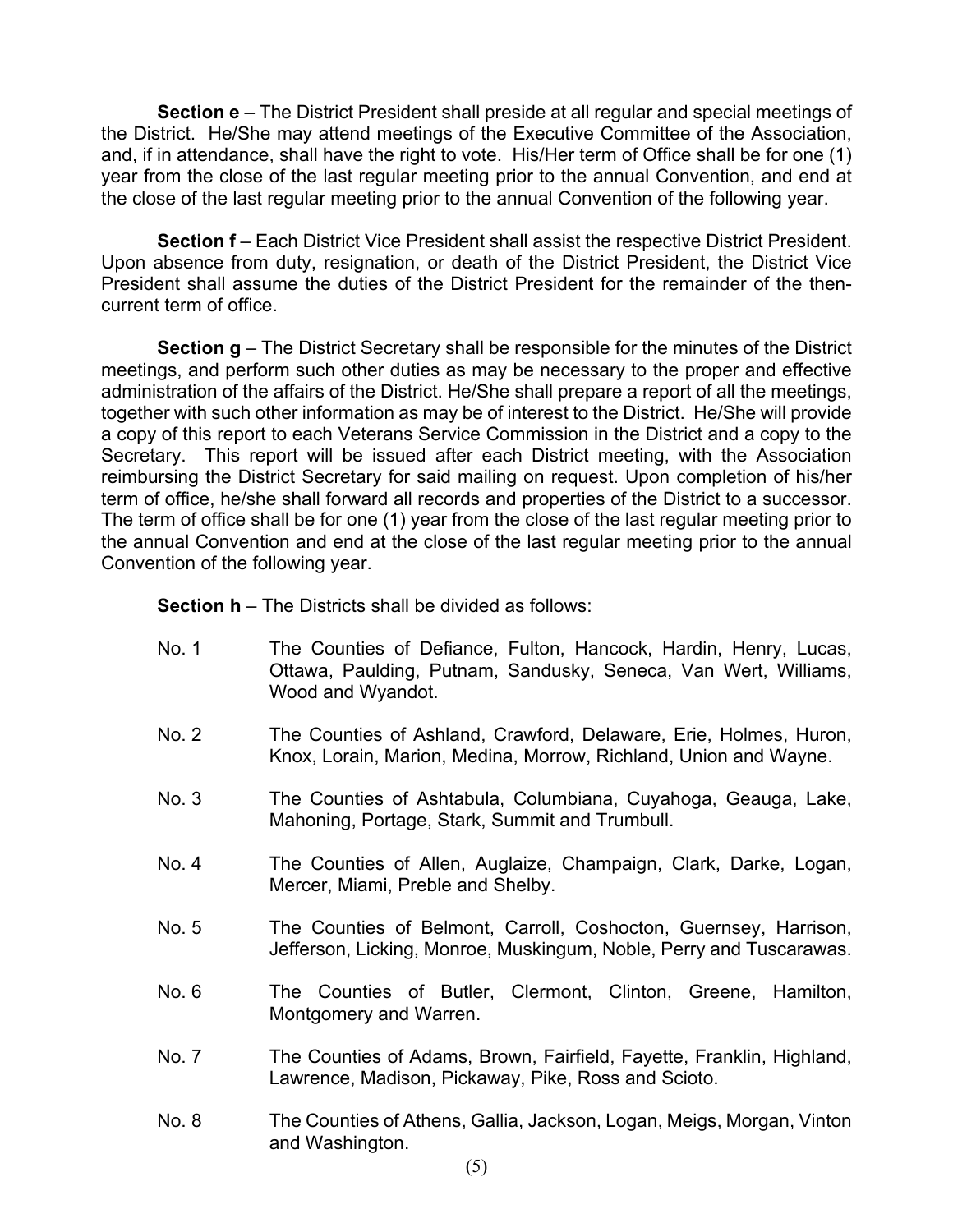#### **Article 5 – Conferences and Convention**

**Section a** –The Association shall hold an annual Convention, as well as meetings known as the "Spring Conference" and the "Fall Conference." All Association meetings shall be held for the purpose of the education, training, discussion and action on any business to come before the Association. The Executive Committee will set the time and place of these meetings.

**Section b** – Registration fees shall be charged for State Conventions and Spring and Fall Conferences, in amounts as determined by the Executive Committee.

**Section c** – Honorary members shall bear their own expenses, including but not limited to dues and registration fee payments.

#### **Article 6 – A Quorum**

**Section a** – Quorums for Association Conferences and Conventions shall be as follows: One or more representative from a minimum of twelve (12) Counties must be present to constitute a quorum, and a majority of the Executive Committee members must be present at Executive meetings*.*

**Section b** – At all District meetings, one-third (1/3) of the Counties entitled to be present and represented by at least one (1) commissioner, shall constitute a quorum to transact the business of the Association.

#### **Article 7 – Eligibility for Office - Voting**

**Section a** – Candidates for the office of President must have served as an elected officer of the Association for at least two terms of office. Candidates for the office of First Vice President must have served as an elected officer of the Association for at least one term of office. In the event that none of the nominated candidates for each respective office meet this requirement, this paragraph will have no effect.

**Section b** – The President shall appoint a committee, known as the Credentials Committee, having the power and privileges usually exercised by a Credentials' Committee. The vote at the Convention shall be by Members registered for the Convention who are determined by the Credentials Committee to be eligible members of the Association, with each member having one vote. Honorary members shall have voting privileges. Members who fail to pay their dues by July 1<sup>st</sup> of each calendar year or their Convention registration fees shall be ineligible and will be denied a voice and a vote at Association meetings, including Executive Committee meetings, until such time as their dues and registration fee payments are current.

**Section c** – Voting for contested officers positions shall be by secret ballot. In the absence of passage of a motion for secret ballot, voting for uncontested officer positions or on any other matter shall be by acclamation (voice vote).